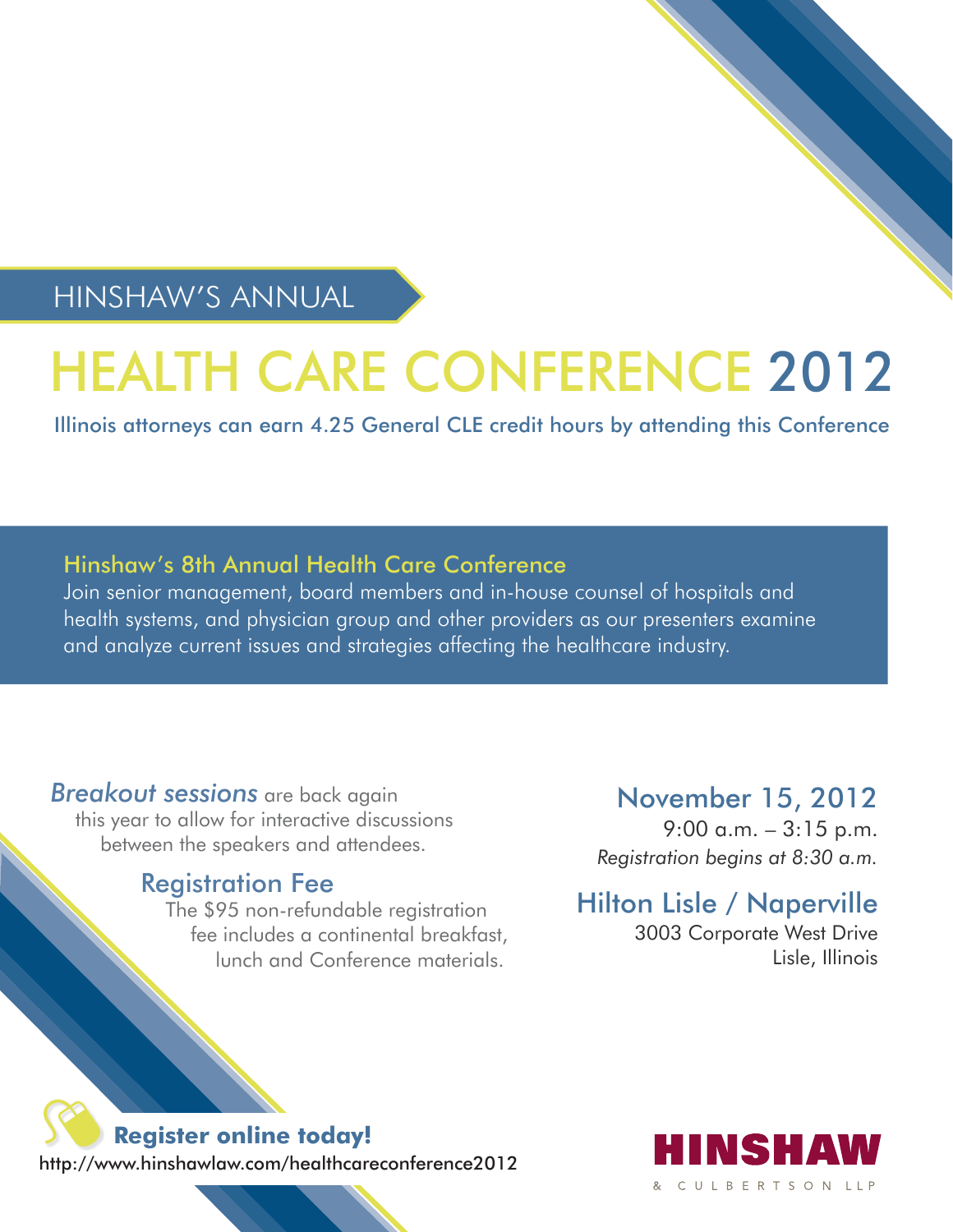# CONFERENCE SCHEDULE

#### 8:30 a.m. – 9:00 a.m. Registration and Continental Breakfast

9:00 a.m. Welcome Remarks

#### 9:00 a.m. – 10:00 a.m. Plenary Session 1

#### Health Care Reform: Business, Technology and Regulatory Developments

Following the Supreme Court's ruling—and with 2014 fast approaching—health care reform discussions are shifting from the theoretical to the practical and from legal hypotheticals to business and design realities. This session will focus on the business implications of health care reform, including the impact on hospital systems and strategies to address the challenges. The panel also will cover regulatory and implementation challenges associated with designing and building insurance exchanges, and will discuss on-the-ground (pilot) accountable care organizations from both provider and payor perspectives.

#### *Moderator: Stephen T. Moore*

*Speakers: Robert E. Wagner, Leonard Karpowich, Director - Regulatory Affairs, UnitedHealthcare and Edward J. McGrath, Principal, Health Care Futures L.P.*

#### 10:00 a.m. – 10:15 a.m. Break

#### 10:15 a.m. – 11:00 a.m. Breakout Session 1

#### Business Track: Best and Worst Practices in Hospital/Physician Alliances, Including Advanced Physician Contracting and Compensation Models

This breakout session will focus on key issues related to hospital and physician alliances. This presentation will also provide an overview of the key regulations, coverage guidelines, and compliance issues which impact alliances between hospitals, physicians, and physician practice groups. New trends in hospital and physician alliances, compensation models, and hospital relationships with physicians and physician group practices will be discussed to provide the audience with an overview of the current landscape. The speakers will also provide examples of hospital and physician alliances, advanced contracting, and various compensation models to identify best and worst practices.

#### *Speakers: Roy M. Bossen and Jayme R. Matchinski*

#### Regulatory Track: Regulatory Issues Facing Illinois Tax-Exempt Hospitals

In June of this year, the U.S. Department of the Treasury and the Internal Revenue Service issued proposed regulations to implement Sections 501(r)(4)-(6) of the Internal Revenue Code enacted by the Patient Protection and Affordable Care Act of 2010. This session will highlight best practices for Illinois hospitals to satisfy new Financial Assistance Policy, Billing, and Collection requirements to receive and maintain Section 501(c)(3) federal tax-exemption status. Also in June, the Illinois General Assembly enacted a new standard that requires a hospital to show that the value of health care services it provides to low-income or underserved individuals exceeds its estimated property tax liability during each year for which it seeks to obtain or maintain a property tax exemption. This presentation will discuss the new standard in detail and the steps not-for-profit hospitals should take to earn property tax exemptions. Finally, with the Illinois FY 2013 state budget requiring a \$1.6 billion cut in the Medicaid Program in an effort to fill a \$2.7 billion budget hole, we will cover the numerous challenges facing both medical providers and Medicaid recipients.

#### *Speakers: Michael P. Davidson, Victoria R. Glidden and Linnea L. Schramm*

# 11:00 a.m. – 11:15 a.m. Break

# 11:15 a.m. – 12:00 p.m. Breakout Session 2

#### Business Track: Bundled Payments

Are you prepared to contract under alternative models as payors shift away from fee-for-service reimbursement? This session will explore various contract models for the implementation of bundled payment arrangements and other alternatives to fee-for-service payor/provider contracts.

#### *Speakers: Angela M. Rust and Lora L. Zimmer*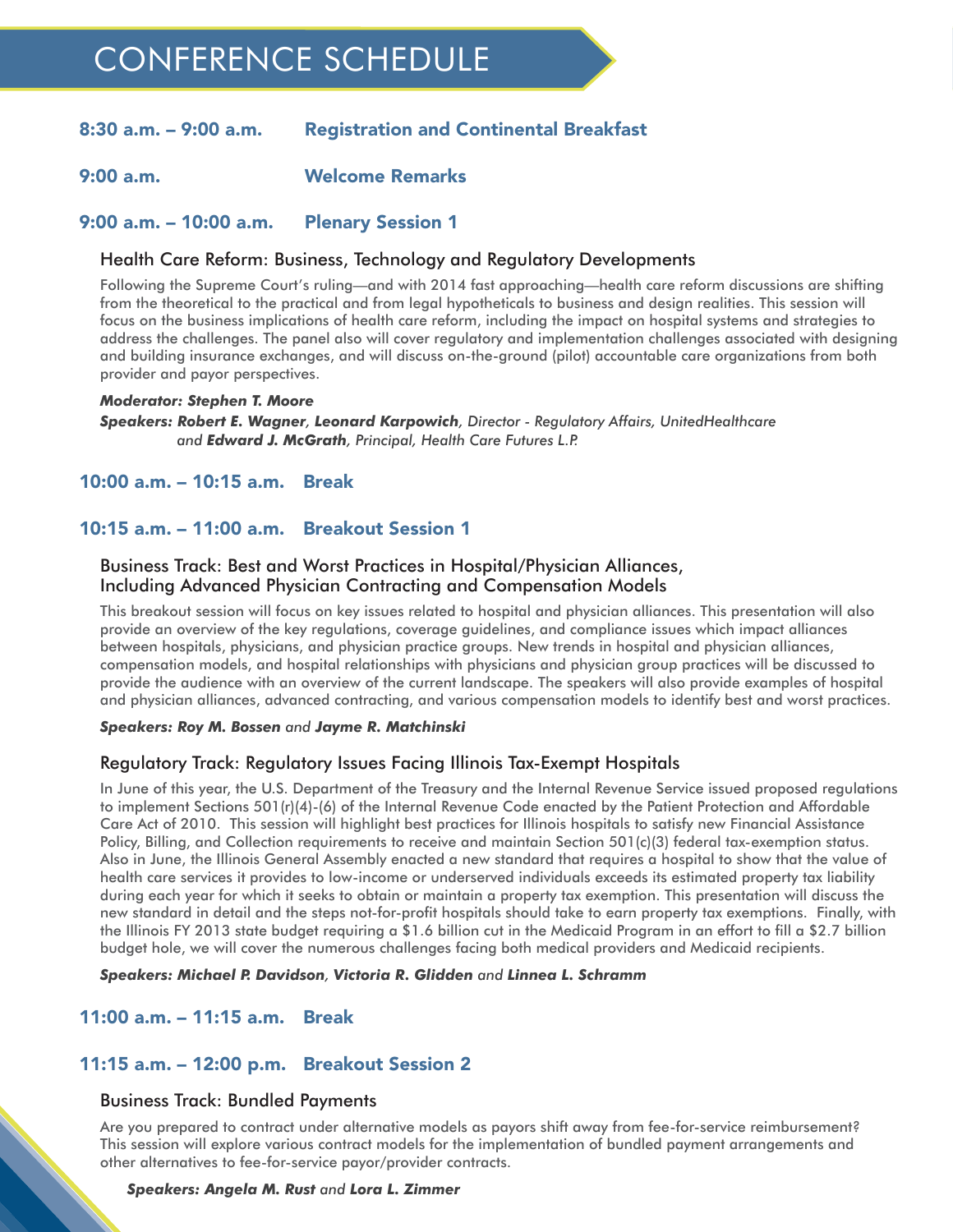# CONFERENCE SCHEDULE

#### Regulatory Track: Labor and Employment Law Update for Healthcare Employers

Labor and employment laws and regulations are always changing and continue to pose unique challenges to the healthcare industry. This session will provide an update on discrete areas of labor and employment law that have a more significant impact on healthcare employers in particular, including employee benefits following the Supreme Court decision on Health Care Reform, the EEOC's new guidance on background screening, and immigration.

#### *Speakers: Anthony E. Antognoli, Aimee E. Delaney and Penelope M. Lechtenberg*

# 12:00 p.m. – 1:15 p.m. Lunch

# 1:15 p.m. – 2:00 p.m. Breakout Session 3

#### Business Track: Consolidation, Collaboration and Competition – An Antitrust Perspective for Today's Healthcare Industry

The structure of the health care industry is rapidly changing. Consolidation is occurring horizontally – including hospitals with hospitals, physicians with physicians – and vertically – including hospitals with physicians and hospitals with clinics. Different structures are being explored – mergers, joint ventures, contractual and other arrangements. Whether you are considering consolidation, have just completed a consolidation or are concerned about a competitor's consolidation, we will explore how the antitrust laws are applicable to all aspects of consolidation among various entities in the health care industry. We will discuss how antitrust laws are enforced by federal and state agencies, how antitrust laws are used by federal agencies, state agencies and competitors to challenge consolidations, how to increase your chances of avoiding an inquiry or convincing agencies to approve your transaction, and what to be aware of if your consolidation is challenged.

#### *Moderator: Alan I. Greene Speakers: Kristin M. Kurczewski and Matthew J. O'Hara*

#### Regulatory Track: HIPAA Security Breaches and Cyber-Liability

This session will provide an overview of HIPAA reporting obligations under the Breach Notification Rule under the HITECH Act, including discussion of: what data is covered, what constitutes a security breach, to whom breach notification requirements apply, when and how notice is given; data breach incident response plans and letters, and the interplay with state data breach notification requirements. The speakers will also discuss major enforcement activity during 2012 and related lessons learned, legal and financial impact of the loss or theft of PHI, key areas of vulnerability, and recommended safeguards to help better protect the covered entity. The session will also provide an overview of the availability and impact of data breach insurance.

#### *Speakers: Danielle M. Costello Schrom and Michael A. Dowell*

# 2:00 p.m. – 2:15 p.m. Coffee/Dessert Break

# 2:15 p.m. – 3:15 p.m. Plenary Session 2

#### Oversight Responsibility and Liability for Corporate Officers and Directors

Governing Boards of tax-exempt hospital/health care corporations are increasingly being required to exercise diligence in, and being held accountable to, the governance of their corporation, including complying with an ever-expanding number of regulatory and compliance requirements. The first part of this session will focus on the recent developments concerning Board responsibilities: IRS requirements, PPACA's new rules, and industry standards. The second part will focus on the government's use of The Responsible Corporate Officer Doctrine to obtain criminal convictions and healthcare lifetime exclusions of corporate officers who have not participated in any wrongdoing.

#### *Speakers: Douglass A. Marshall and Daniel M. Purdom*